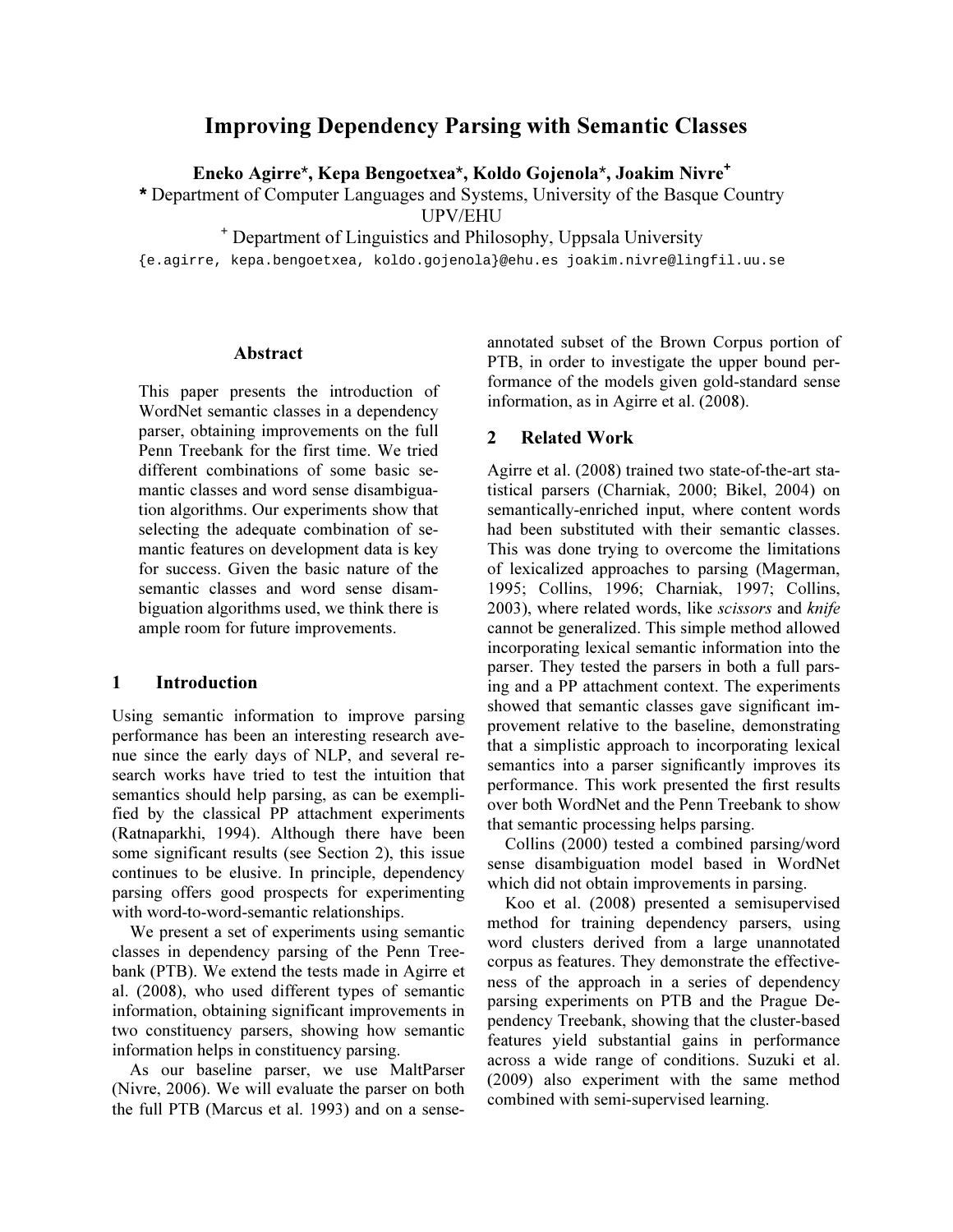Ciaramita and Attardi (2007) show that adding semantic features extracted by a named entity tagger (such as PERSON or MONEY) improves the accuracy of a dependency parser, yielding a 5.8% relative error reduction on the full PTB.

Candito and Seddah (2010) performed experiments in statistical parsing of French, where terminal forms were replaced by more general symbols, particularly clusters of words obtained through unsupervised clustering. The results showed that word clusters had a positive effect.

Regarding dependency parsing of the English PTB, currently Koo and Collins (2010) and Zhang and Nivre (2011) hold the best results, with 93.0 and 92.9 unlabeled attachment score, respectively. Both works used the Penn2Malt constituency-todependency converter, while we will make use of PennConverter (Johansson and Nugues, 2007).

Apart from these, there have been other attempts to make use of semantic information in different frameworks and languages, as in (Hektoen 1997; Xiong et al. 2005; Fujita et al. 2007).

# 3 Experimental Framework

In this section we will briefly describe the datadriven parser used for the experiments (subsection 3.1), followed by the PTB-based datasets (subsection 3.2). Finally, we will describe the types of semantic representation used in the experiments.

# 3.1 MaltParser

MaltParser (Nivre et al. 2006) is a trainable dependency parser that has been successfully applied to typologically different languages and treebanks. We will use one of its standard versions (version 1.4). The parser obtains deterministically a dependency tree in linear-time in a single pass over the input using two main data structures: a stack of partially analyzed items and the remaining input sequence. To determine the best action at each step, the parser uses history-based feature models and SVM classifiers. One of the main reasons for using MaltParser for our experiments is that it easily allows the introduction of semantic information, adding new features, and incorporating them in the training model.

# 3.2 Dataset

We used two different datasets: the full PTB and the Semcor/PTB intersection (Agirre et al. 2008). The full PTB allows for comparison with the stateof-the-art, and we followed the usual train-test split. The Semcor/PTB intersection contains both gold-standard sense and parse tree annotations, and allows to set an upper bound of the relative impact of a given semantic representation on parsing. We use the same train-test split of Agirre et al. (2008), with a total of 8,669 sentences containing 151,928 words partitioned into 3 sets: 80% training, 10% development and 10% test data. This dataset is available on request to the research community.

We will evaluate the parser via Labeled Attachment Score (LAS). We will use Bikel's randomized parsing evaluation comparator to test the statistical significance of the results using word sense information, relative to the respective baseline parser using only standard features.

We used PennConverter (Johansson and Nugues, 2007) to convert constituent trees in the Penn Treebank annotation style into dependency trees. Although in general the results from parsing Pennconverter's output are lower than with other conversions, Johansson and Nugues (2007) claim that this conversion is better suited for semantic processing, with a richer structure and a more finegrained set of dependency labels. For the experiments, we used the best configuration for English at the CoNLL 2007 Shared Task on Dependency Parsing (Nivre et al., 2007) as our baseline.

# 3.3 Semantic representation and disambiguation methods

We will experiment with the range of semantic representations used in Agirre et al. (2008), all of which are based on WordNet 2.1. Words in Word-Net (Fellbaum, 1998) are organized into sets of synonyms, called *synsets* (SS). Each synset in turn belongs to a unique *semantic file* (SF). There are a total of 45 SFs (1 for adverbs, 3 for adjectives, 15 for verbs, and 26 for nouns), based on syntactic and semantic categories. For example, noun semantic files (SF\_N) differentiate nouns denoting acts or actions, and nouns denoting animals, among others. We experiment with both full synsets and SFs as instances of fine-grained and coarse-grained semantic representation, respectively. As an example of the difference in these two representations, knife in its tool sense is in the EDGE TOOL USED AS A CUTTING INSTRUMENT singleton synset, and also in the ARTIFACT SF along with thousands of other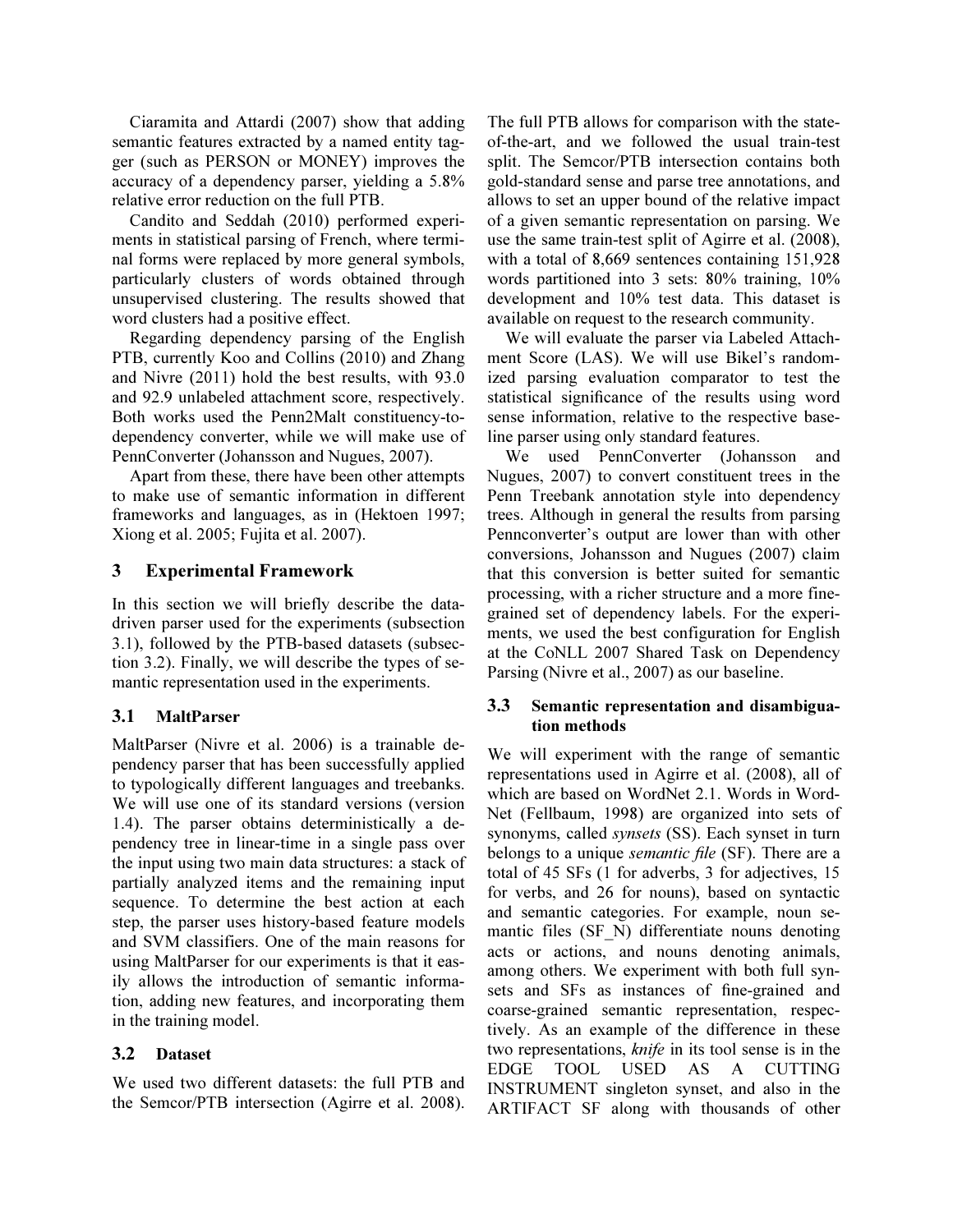words including cutter. Note that these are the two extremes of semantic granularity in WordNet.

As a hybrid representation, we also tested the effect of merging words with their corresponding SF (e.g. knife+ARTIFACT). This is a form of semantic specialization rather than generalization, and allows the parser to discriminate between the different senses of each word, but not generalize across words. For each of these three semantic representations, we experimented with using each of: (1) all open-class POSs (nouns, verbs, adjectives and adverbs), (2) nouns only, and (3) verbs only. There are thus a total of 9 combinations of representation type and target POS: SS (synset), SS\_N (noun synsets), SS\_V (verb synsets), SF (semantic file), SF N (noun semantic files), SF V (verb semantic files), WSF (wordform+SF), WSF\_N (wordform+SF for nouns) and WSF\_V (for verbs).

For a given semantic representation, we need some form of WSD to determine the semantics of each token occurrence of a target word. We experimented with three options: a) gold-standard (GOLD) annotations from SemCor, which gives the upper bound performance of the semantic representation, b) first Sense (1ST), where all token instances of a given word are tagged with their most frequent sense in WordNet, and c) automatic Sense Ranking (ASR) which uses the sense returned by an unsupervised system based on an independent corpus (McCarthy et al. 2004). For the full Penn Treebank experiments, we only had access to the first sense, taken from Wordnet 1.7.

#### 4 Results

In the following two subsections, we will first present the results in the SemCor/PTB intersection, with the option of using gold, 1st sense and automatic sense information (subsection 4.1) and the next subsection (4.2) will show the results on the full PTB, using 1st sense information. All results are shown as labelled attachment score (LAS).

### 4.1 Semcor/PTB (GOLD/1ST/ASR)

We conducted a series of experiments testing:

- Each individual semantic feature, which gives 9 possibilities, also testing different learning configurations for each one.
- Combinations of semantic features, for instance, SF+SS\_N+WSF would combine the

|                 | System                | LAS      |         |
|-----------------|-----------------------|----------|---------|
| <b>Baseline</b> |                       | 81.10    |         |
| Gold            | SS                    | 81.18    | $+0.08$ |
|                 | SS N                  | 81.40    | $+0.30$ |
|                 | $SS_V$                | $*81.58$ | $+0.48$ |
|                 | <b>SF</b>             | $*82.05$ | $+0.95$ |
|                 | SF N                  | 81.51    | $+0.41$ |
|                 | $SF_V$                | 81.51    | $+0.41$ |
|                 | <b>WSF</b>            | 81.51    | $+0.41$ |
|                 | WSF N                 | 81.43    | $+0.33$ |
|                 | WSF_V                 | *81.51   | $+0.41$ |
|                 | SF+SF_N+SF_V+SS+WSF_N | $*81.74$ | $+0.64$ |
| ASR             | SS                    | 81.30    | $+0.20$ |
|                 | $SS_N$                | $*81.56$ | $+0.46$ |
|                 | SS V                  | $*81.49$ | $+0.39$ |
|                 | SF                    | 81.00    | $-0.10$ |
|                 | SF N                  | 80.97    | $-0.13$ |
|                 | $SF_V$                | **81.66  | $+0.56$ |
|                 | <b>WSF</b>            | 81.32    | $+0.22$ |
|                 | WSF N                 | $*81.62$ | $+0.52$ |
|                 | WSF_V                 | **81.72  | $+0.62$ |
|                 | SF V+SS V             | 81.41    | $+0.31$ |
| 1ST             | SS                    | 81.40    | $+0.30$ |
|                 | SS_N                  | 81.39    | $+0.29$ |
|                 | $SS_V$                | $*81.48$ | $+0.38$ |
|                 | SF                    | $*81.59$ | $+0.49$ |
|                 | $SF_N$                | 81.38    | $+0.28$ |
|                 | SF V                  | $*81.52$ | $+0.42$ |
|                 | WSF                   | $*81.57$ | $+0.46$ |
|                 | WSF_N                 | 81.40    | $+0.30$ |
|                 | WSF V                 | 81.42    | $+0.32$ |
|                 | SF+SS V+WSF N         | **81.92  | $+0.81$ |

Table 1. Evaluation results on the test set for the Semcor-Penn intersection. Individual semantic features and best combination.

(\*\*: statistically significant,  $p < 0.005$ ; \*:  $p < 0.05$ )

semantic file with noun synsets and wordform+semantic file.

Although there were hundreds of combinations, we took the best combination of semantic features on the development set for the final test. For that reason, the table only presents 10 results for each disambiguation method, 9 for the individual features and one for the best combination.

Table 1 presents the results obtained for each of the disambiguation methods (gold standard sense information, 1st sense, and automatic sense ranking) and individual semantic feature. In all cases except two, the use of semantic classes is benefi-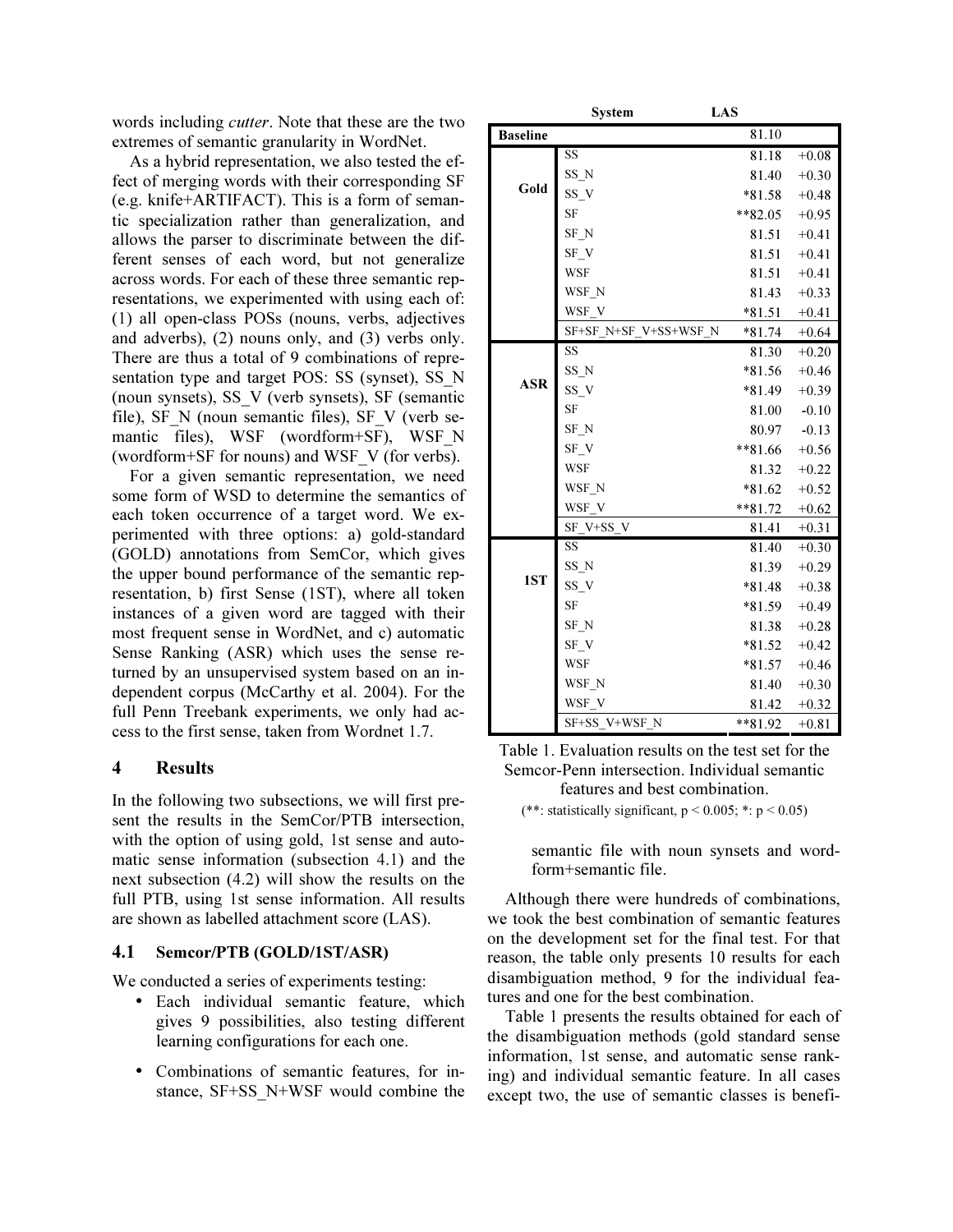|                 | <b>System</b> | LAS      |         |
|-----------------|---------------|----------|---------|
| <b>Baseline</b> |               | 86.27    |         |
|                 | SS            | *86.53   | $+0.26$ |
|                 | SS_N          | 86.33    | $+0.06$ |
| 1ST             | SS V          | *86.48   | $+0.21$ |
|                 | <b>SF</b>     | **86.63  | $+0.36$ |
|                 | SF N          | *86.56   | $+0.29$ |
|                 | SF V          | 86.34    | $+0.07$ |
|                 | <b>WSF</b>    | $*86.50$ | $+0.23$ |
|                 | WSF N         | 86.25    | $-0.02$ |
|                 | WSF V         | $*86.51$ | $+0.24$ |
|                 | SF+SS V+WSF N | *86.60   | $+0.33$ |

Table 1. Evaluation results (LAS) on the test set for the full PTB. Individual features and best combination.

(\*\*: statistically,  $p < 0.005$ ; \*:  $p < 0.05$ )

cial albeit small. Regarding individual features, the SF feature using GOLD senses gives the best improvement. However, GOLD does not seem to clearly improve over 1ST and ASR on the rest of the features. Comparing the automatically obtained classes, 1ST and ASR, there is no evident clue about one of them being superior to the other.

Regarding the best combination as selected in the training data, each WSD method yields a different combination, with best results for 1ST. The improvement is statistically significant for both 1ST and GOLD. In general, the results in Table 1 do not show any winning feature across all WSD algorithms. The best results are obtained when using the first sense heuristic, but the difference is not statistically significant. This shows that perfect WSD is not needed to obtain improvements, but it also shows that we reached the upperbound of our generalization and learning method.

### 4.2 Penn Treebank and 1st sense

We only had 1st sense information available for the full PTB. We tested MaltParser on the best configuration obtained for the reduced Semcor/PTB on the full treebank, taking sections 2-21 for training and section 23 for the final test. Table 2 presents the results, showing that several of the individual features and the best combination give significant improvements. To our knowledge, this is the first time that WordNet semantic classes help to obtain improvements on the full Penn Treebank.

It is interesting to mention that, although not shown on the tables, using lemmatization to assign semantic classes to wordforms gave a slight increase for all the tests (0.1 absolute point approximately), as it helped to avoid data sparseness. We applied Schmid's (1994) TreeTagger. This can be seen as an argument in favour of performing morphological analysis, an aspect that is many times neglected when processing morphologically poor languages as English.

We also did some preliminary experiments using Koo et al.'s (2008) word clusters, both independently and also combined with the WordNetbased features, without noticeable improvements.

# 5 Conclusions

We tested the inclusion of several types of semantic information, in the form of WordNet semantic classes in a dependency parser, showing that:

- Semantic information gives an improvement on a transition-based deterministic dependency parsing.
- Feature combinations give an improvement over using a single feature. Agirre et al. (2008) used a simple method of substituting wordforms with semantic information, which only allowed using a single semantic feature. MaltParser allows the combination of several semantic features together with other features such as wordform, lemma or part of speech. Although tables 1 and 2 only show the best combination for each type of semantic information, this can be appreciated on GOLD and 1ST in Table 1. Due to space reasons, we only have showed the best combination, but we can say that in general combining features gives significant increases over using a single semantic feature.
- The present work presents a statistically significant improvement for the full treebank using WordNet-based semantic information for the first time. Our results extend those of Agirre et al. (2008), which showed improvements on a subset of the PTB.

Given the basic nature of the semantic classes and WSD algorithms, we think there is room for future improvements, incorporating new kinds of semantic information, such as WordNet base concepts, Wikipedia concepts, or similarity measures.